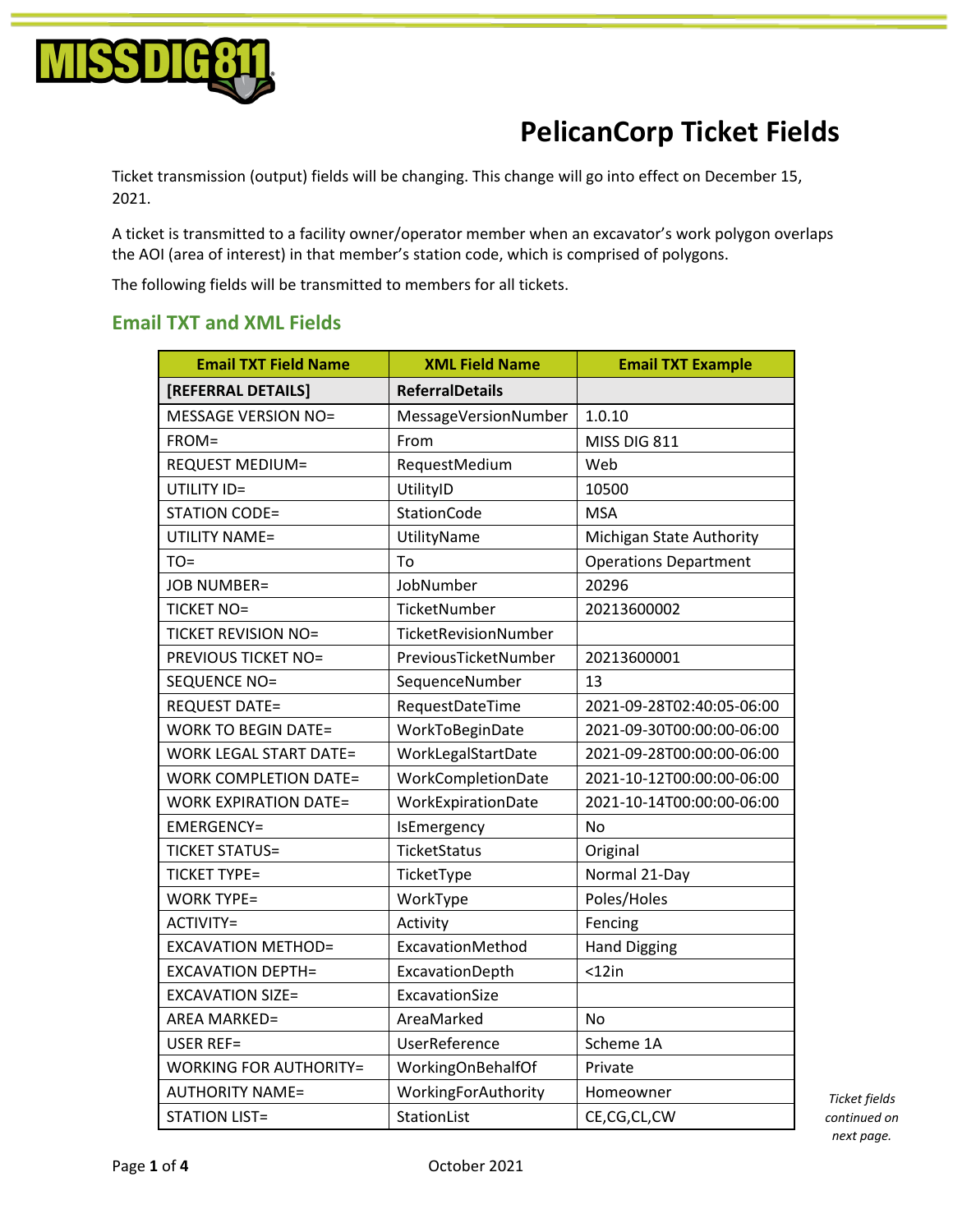

| <b>Email TXT Field Name</b>           | <b>XML Field Name</b>     | <b>Email TXT Example</b>             |
|---------------------------------------|---------------------------|--------------------------------------|
| [CALLER DETAILS]                      | <b>CustomerDetails</b>    |                                      |
| <b>CUSTOMER ID=</b>                   | ID                        | 116                                  |
| <b>CONTACT NAME=</b>                  | Name                      | Mark Scopece                         |
| COMPANY=                              | Company                   | Pelicancorp                          |
| <b>STREET ADDRESS=</b>                | <b>Address</b>            | 10 Norman St                         |
| TOWN/CITY=                            | TownCity                  | Lansing                              |
| STATE=                                | <b>State</b>              | Michigan                             |
| ZIPCODE=                              | Zipcode                   | 48823                                |
| <b>USER TYPE=</b>                     | UserType                  | Homeowner                            |
| INDUSTRY=                             | UserIndustry              | Homeowner                            |
| PHONE=                                | Phone                     | 203-230-3060                         |
| MOBILE=                               | Mobile                    | 203-230-1111                         |
| <b>EMAIL ADDRESS=</b>                 | EmailAddress              | mark.scopece@pelicancorp.com         |
| <b>ONSITE CONTACT</b><br>COMPANY=     | OnsiteContactCompany      | Smiths Fencing Inc                   |
| <b>ONSITE CONTACT NAME=</b>           | OnsiteContactName         | James Smith                          |
| <b>ONSITE CONTACT PHONE=</b>          | <b>OnsiteContactPhone</b> | 203-230-3060                         |
| [LOCATION DETAILS]                    | <b>LocationDetails</b>    |                                      |
| ADDRESS=                              | Address                   | <b>Mechanic Street</b>               |
| CITY/TOWN=                            | CityTown                  | Lansing                              |
| STATE=                                | <b>State</b>              | Michigan                             |
| <b>NEAREST CROSS ST=</b>              | NearestCrossStreet        | Parker St                            |
| <b>SECOND NEAREST CROSS</b><br>$ST =$ | SecondNearestCrossStreet  | S Holmes St                          |
| <b>PRIVATE LOCATE=</b>                | PrivateLocate             | Yes                                  |
| PET ON PROPERTY=                      | PetOnProperty             | No                                   |
| IN BODY OF WATER=                     | InBodyOfWater             | No                                   |
| URBAN/RURAL=                          | UrbanRural                | Urban                                |
| LOT NO/SUBDIVISION=                   | LotNoSubdivision          | 11-18-0002-0014-2                    |
| LATITUDE=                             | Latitude                  | 42.690106                            |
| LONGITUDE=                            | Longitude                 | $-83.246502$                         |
| REMARKS=                              | Remarks                   | Replacing various property<br>fences |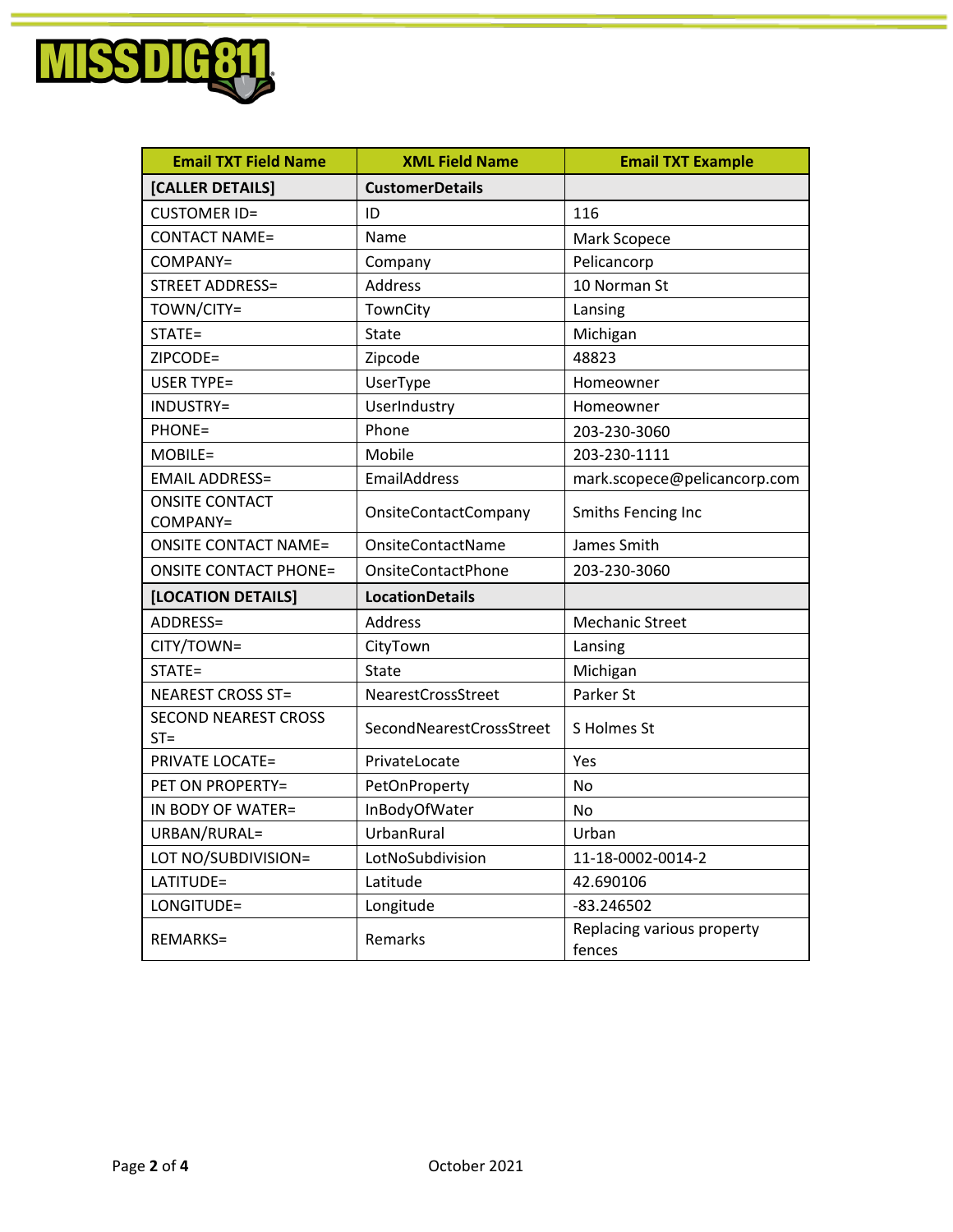

## **Dropdown Field Options**

| <b>Ticket Type</b>  |  |
|---------------------|--|
| Normal 21-Day       |  |
| Project 21-Day      |  |
| Normal 180-Day      |  |
| Project 180-Day     |  |
| Emergency           |  |
| <b>Short Notice</b> |  |
| Design              |  |
| Concerned Caller*   |  |
| Damage*             |  |

| <b>Work Type</b>   |              |            |
|--------------------|--------------|------------|
| <b>CATV</b>        | Construction | Data/Fiber |
| Driveway           | Electric     | Gas        |
| Groundwork         | Landscaping  | Pipeline   |
| Poles/Holes        | Road Work    | Sewer      |
| <b>Storm Drain</b> | Tanks        | Telephone  |
| Water              |              |            |

*\*Specialty tickets that can only be placed by contacting the Notification Center*

|                           | <b>Activity</b>               |                               |  |
|---------------------------|-------------------------------|-------------------------------|--|
| Aerate Lawn               | Anchors/Guys                  | Anodes                        |  |
| Basement/Crawl            | Basement/Wtr & Swr            | <b>Basement Waterproofing</b> |  |
| <b>Basketball Hoop</b>    | <b>Bridge Construction</b>    | <b>Building Addition</b>      |  |
| Catch Basin               | Concrete & Pvmt Removal       | Contamination                 |  |
| Corrosion                 | Crossing                      | Culvert                       |  |
| Curbing                   | Deck/Patio                    | Demolition                    |  |
| Disconnect                | Ditching                      | <b>Drain Tile</b>             |  |
| Drainage/Drain field      | Egress Window                 | <b>Environmental Cleanup</b>  |  |
| Expose, Inspect, & Survey | Fencing                       | Fencing-Invisible             |  |
| Footings                  | <b>Foundation Work</b>        | <b>Fuel Tanks</b>             |  |
| Garage/Shed Construction  | Geothermal Loop               | Grading/Leveling              |  |
| <b>Ground Rods</b>        | <b>Guard Rails</b>            | Handicap Ramp                 |  |
| <b>Hydrant Install</b>    | <b>Hydrant Repair/Replace</b> | Installation                  |  |
| Irrigation                | Lighting                      | <b>Mailbox Post</b>           |  |
| <b>Main Install</b>       | <b>Main Relocate</b>          | Main Repair                   |  |
| Main Replacement          | Manholes                      | Masonry                       |  |
| Other                     | Pad/Peds                      | Parking Lot/Area              |  |
| Paving                    | Perc Test                     | Pilings/Piers                 |  |
| Planting                  | Playground                    | Pool                          |  |
| Propane                   | Relocate                      | Repair                        |  |
| Replacement               | Resurface                     | <b>Retain Walls</b>           |  |
| <b>Road Construction</b>  | Septic System                 | Shoring                       |  |
| <b>Sidewalks</b>          | Signage Install               | Signage Replacement           |  |
| Soil Boring/Sample        | Sports Facility/ Fields       | Sprinkler Instl/Repair        |  |
| Stump Remv, Grind         | <b>Sump Line</b>              | <b>Survey Stakes/Markers</b>  |  |
| Service Install           | Service Relocate              | Service Repair                |  |
| Service Replacement       | <b>Service Retire</b>         | Tap/Valve/Valve Box           |  |
| <b>Tent Stakes/Poles</b>  | <b>Test Pits</b>              | <b>Traffic Signals</b>        |  |
| Transformer               | <b>Tree Removal</b>           | Trenching                     |  |
| Well Instl/Replc/Repair   | Well Monitoring/Inspect       |                               |  |

*Dropdown fields continued on next page.*